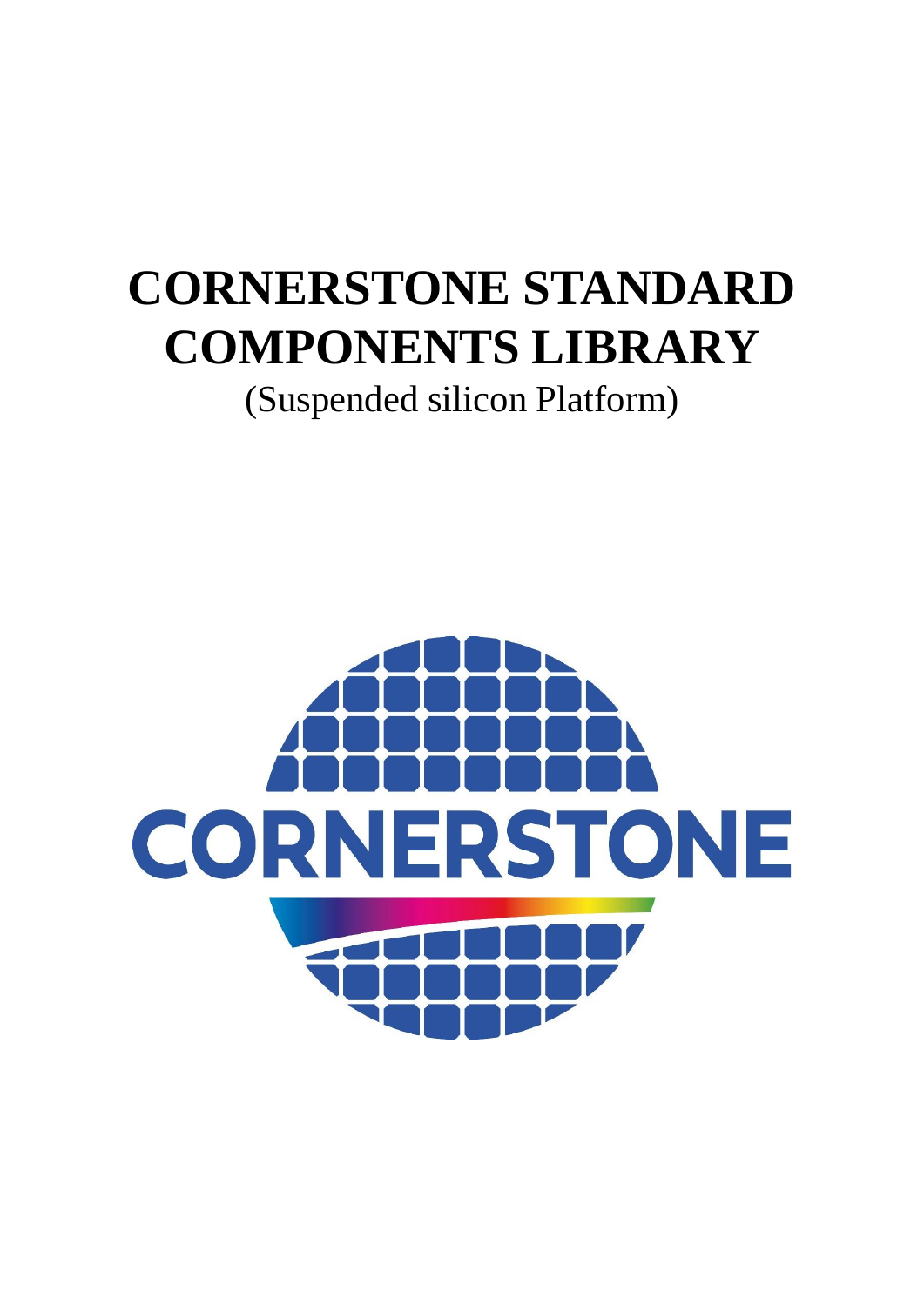



# **Preface**

In this document, we summarise the up-to-date designs and their measurement results of our CORNERSTONE standard components on Suspended silicon platform, at the same time we are optimising the current designs, adding in new designs, and gathering more measurement results. Most of the dimensions are given in this document, whilst a few of them are not.

**Note: All components in this library are NOT biased. They will be biased by the CORNERSTONE team before fabrication. Therefore, we recommend if you are combining the CORNERSTONE standard components with your own designs that you do not pre-bias your own designs and select the "CORNERSTONE to bias" option when submitting your mask design.**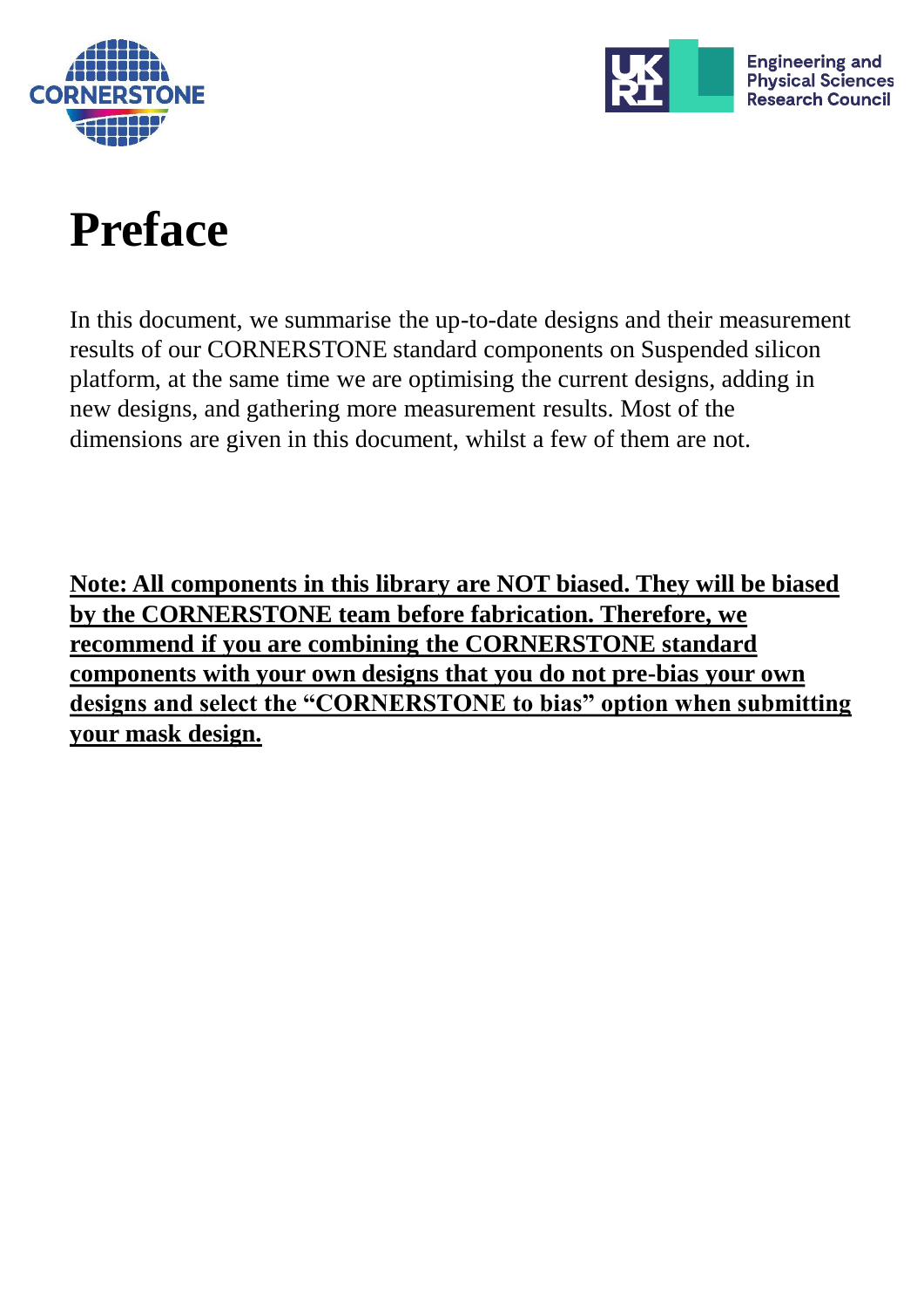



# **List of Contents**

#### ➢ **[Suspended Si waveguide\\_3800nm](#page-3-0)**

- **[Suspended silicon\\_3800nm\\_TE](#page-4-0)**
- [Suspended silicon\\_3800nm\\_TE\\_Waveguide](#page-5-0)
- [Suspended silicon\\_3800nm\\_TE\\_Grating\\_Coupler](#page-6-0)
- [Suspended silicon\\_3800nm\\_TE\\_90\\_Degree\\_Bend](#page-7-0)
- [Suspended silicon\\_3800nm\\_TE\\_Sbend](#page-8-0)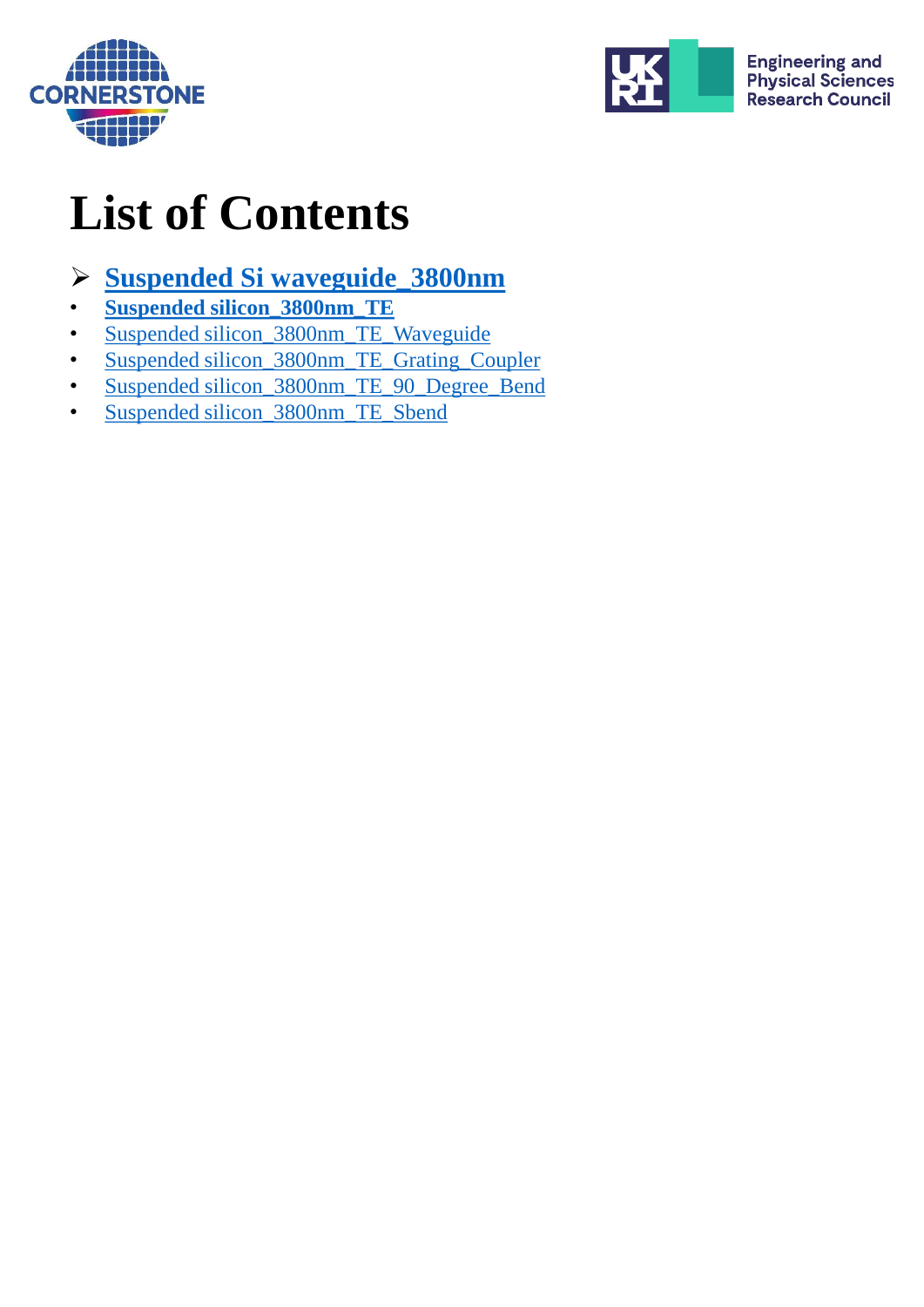<span id="page-3-0"></span>



- **Wavelength: 3800 nm**
- **Platform: Suspended silicon**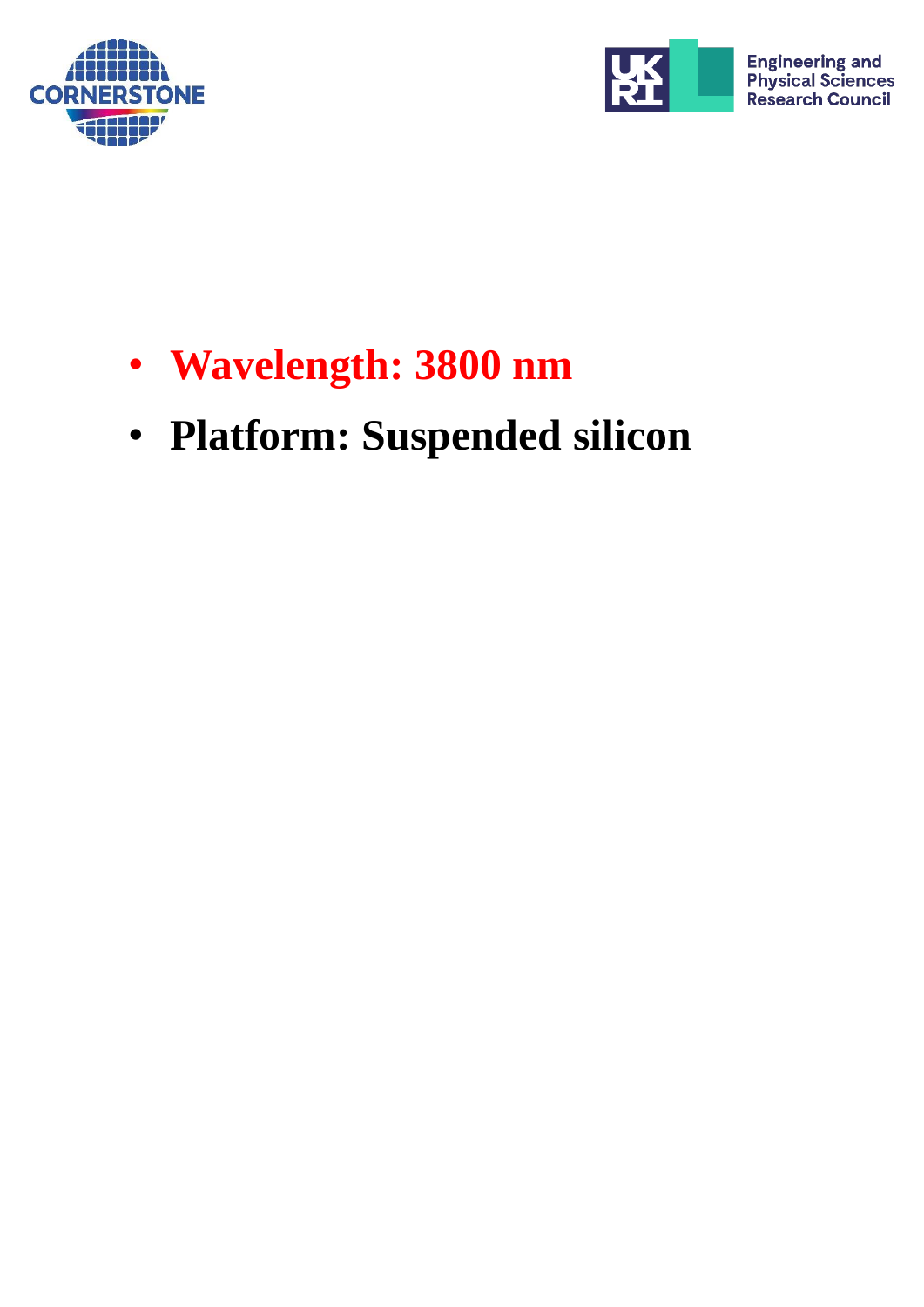<span id="page-4-0"></span>



- Wavelength: 3800 nm
- Platform: Suspended silicon

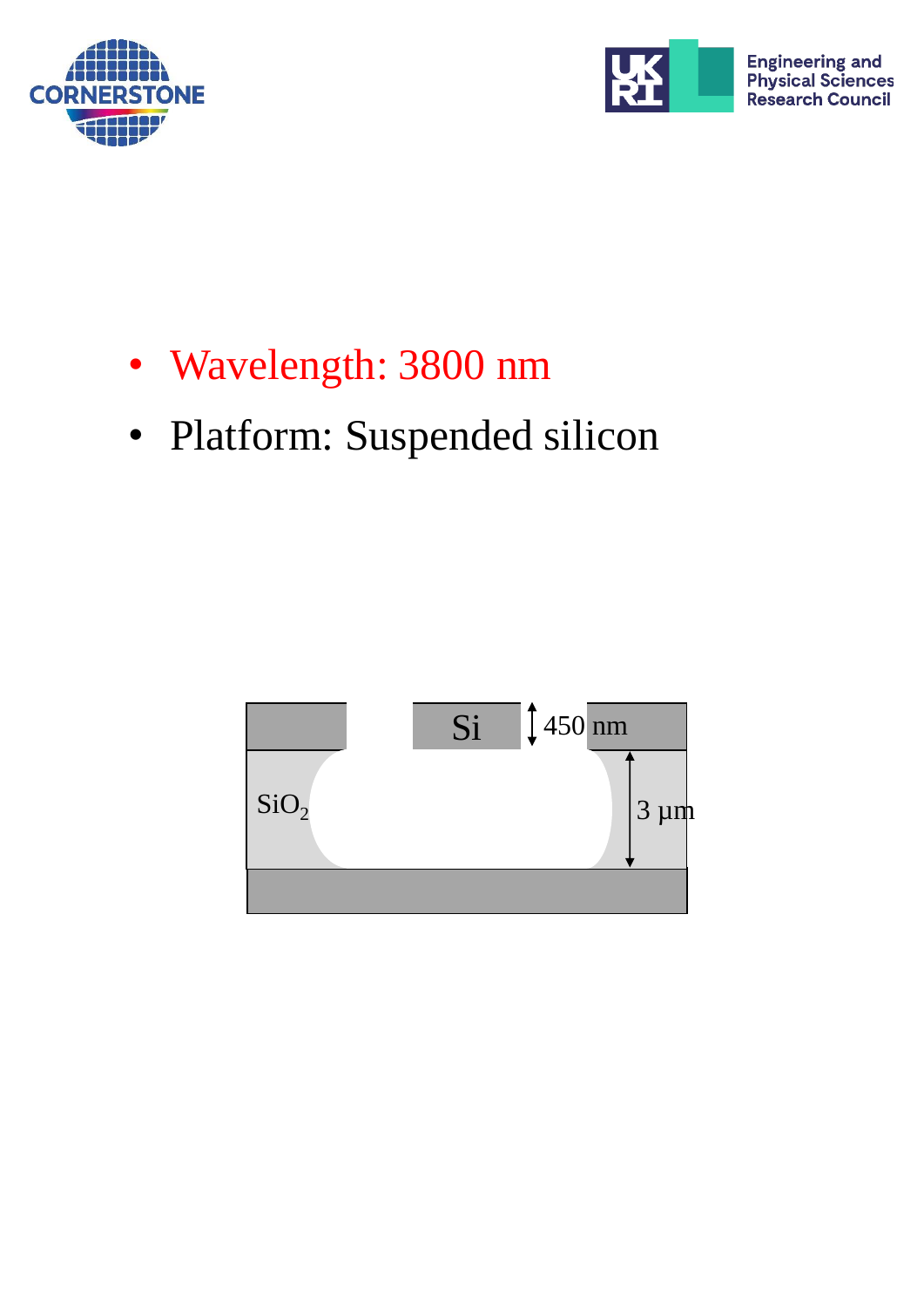<span id="page-5-0"></span>



### Suspended silicon\_3800nm\_TE\_Waveguide

| <b>Platform:</b>                                                                                                              | Suspended silicon                                     |
|-------------------------------------------------------------------------------------------------------------------------------|-------------------------------------------------------|
| <b>Wavelength:</b>                                                                                                            | 3800 nm                                               |
| <b>Etching depth:</b>                                                                                                         | 500 nm                                                |
| <b>Polarization:</b>                                                                                                          | TE                                                    |
| <b>Cell name in GDS lib:</b>                                                                                                  | Suspendedsilicon500nm_3800nm_TE_Waveguide.gds         |
| <b>Bias:</b>                                                                                                                  | No bias applied – Select "CORNERSTONE to bias" option |
| Subwavelength structures<br><b>Dimensions:</b><br>Period: 550 nm<br>Fill factor: 0.4545<br>3500 nm<br>1500 nm<br>To be etched |                                                       |

#### **Measured transmission spectrum**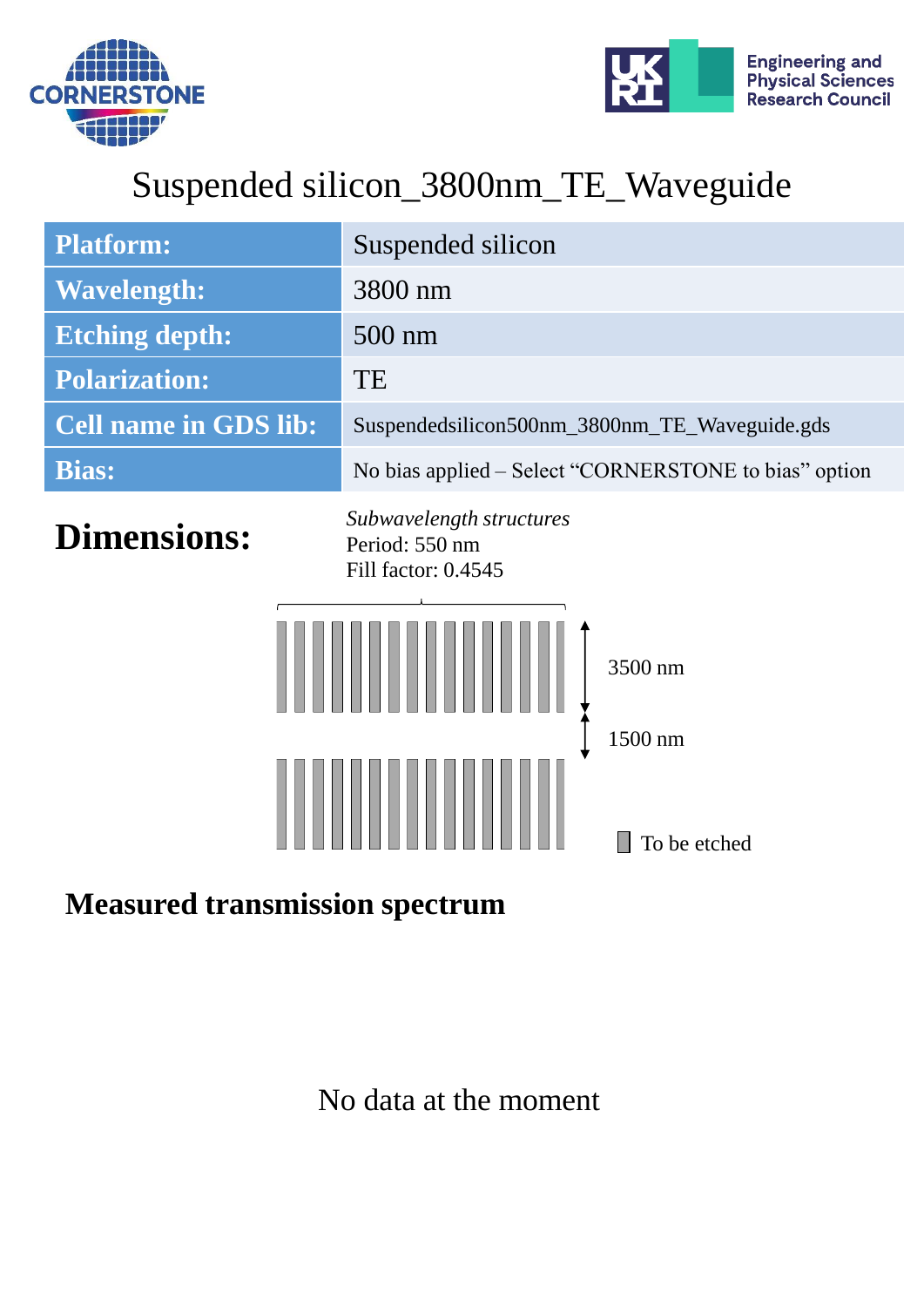<span id="page-6-0"></span>



### Suspended silicon\_3800nm\_TE\_Grating\_Coupler

| <b>Platform:</b>             | Suspended silicon                                     |
|------------------------------|-------------------------------------------------------|
| <b>Wavelength:</b>           | 3800 nm                                               |
| <b>Etching depth:</b>        | $500 \text{ nm}$                                      |
| <b>Polarization:</b>         | TE                                                    |
| <b>Cell name in GDS lib:</b> | Suspendedsilicon500nm_3800nm_TE_GratingCoupler.gds    |
| <b>Bias:</b>                 | No bias applied – Select "CORNERSTONE to bias" option |



**Measured transmission spectrum**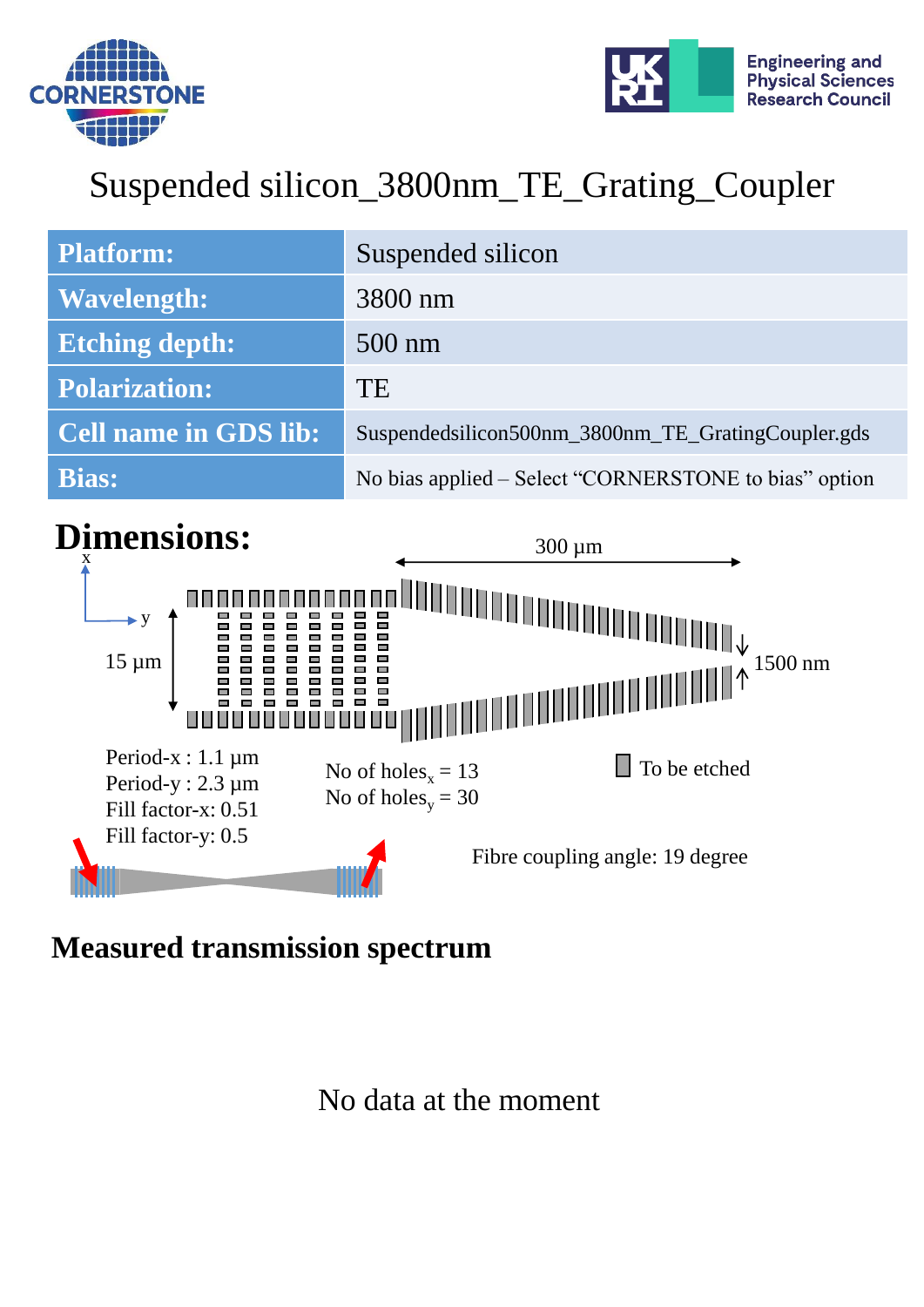<span id="page-7-0"></span>



## Suspended silicon\_3800nm\_TE\_Strip\_90\_Degree\_Bend

| <b>Platform:</b>             | Suspended silicon                                     |
|------------------------------|-------------------------------------------------------|
| <b>Wavelength:</b>           | 3800 nm                                               |
| <b>Etching depth:</b>        | $500 \text{ nm}$                                      |
| <b>Polarization:</b>         | TE                                                    |
| <b>Cell name in GDS lib:</b> | Suspendedsilicon500nm_3800nm_TE_90_DegreeBend.gds     |
| <b>Bias:</b>                 | No bias applied – Select "CORNERSTONE to bias" option |

(Suggested bend radius: 40 um)

### **Dimensions:**



#### **Measurement results:**

(per 90° bend)